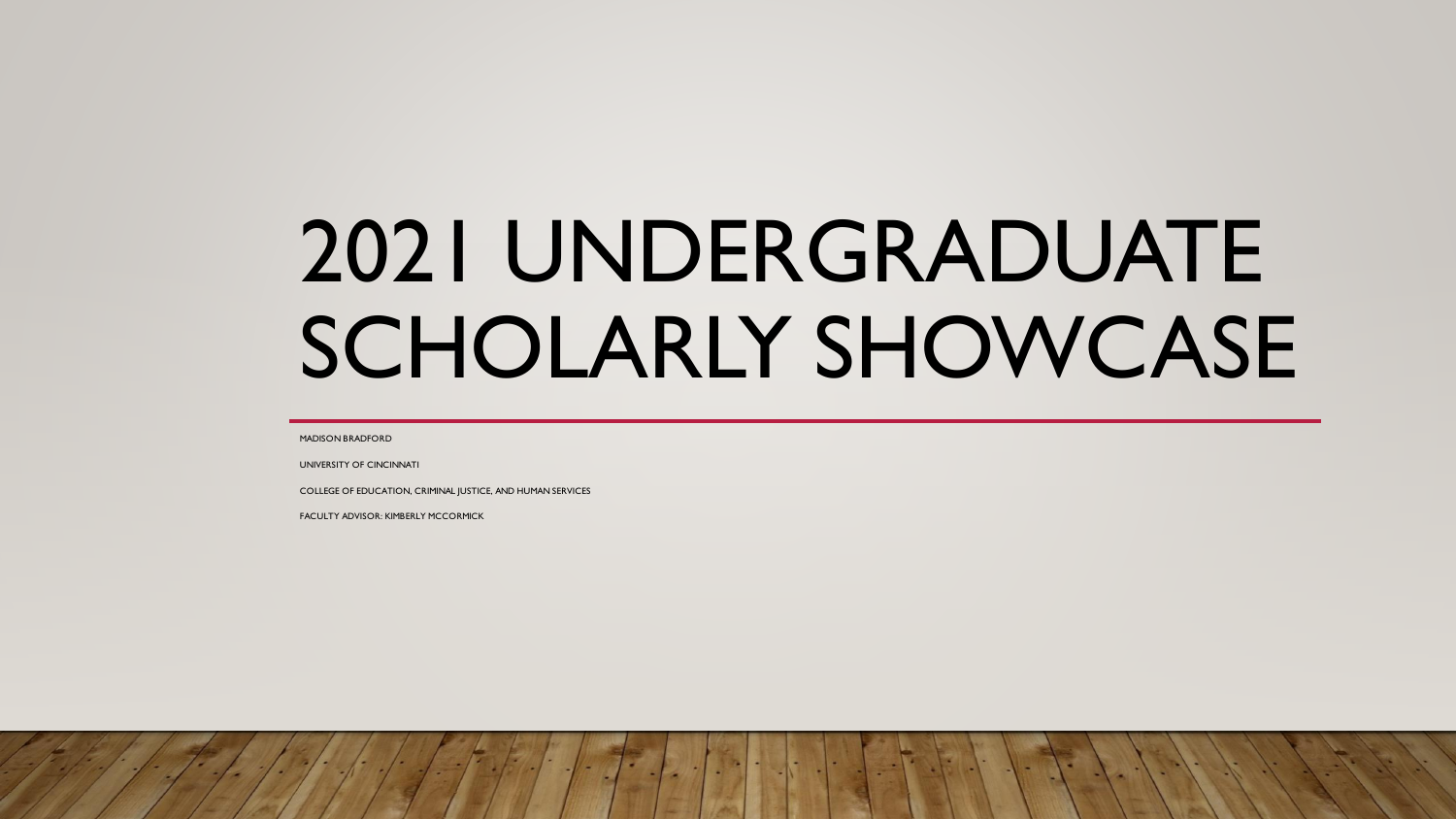# PURPOSE: EQUALITY

- Equality in the classroom is my purpose for this research study. As teachers, it is important that we are giving all children equal chances in the classroom to thrive. My project highlights children of disabilities social life in the classroom with COVID-19 changes.
- My big question is are children of disabilities given equal time in the classroom to be become part of that classroom's community virtually. Do children of disabilities feel like they have friends in the classroom or rather do they feel separated from their classmates. These are important questions we should be asking ourselves during virtual learning because if we don't this may have an impact on a child's social skills and mental wellbeing.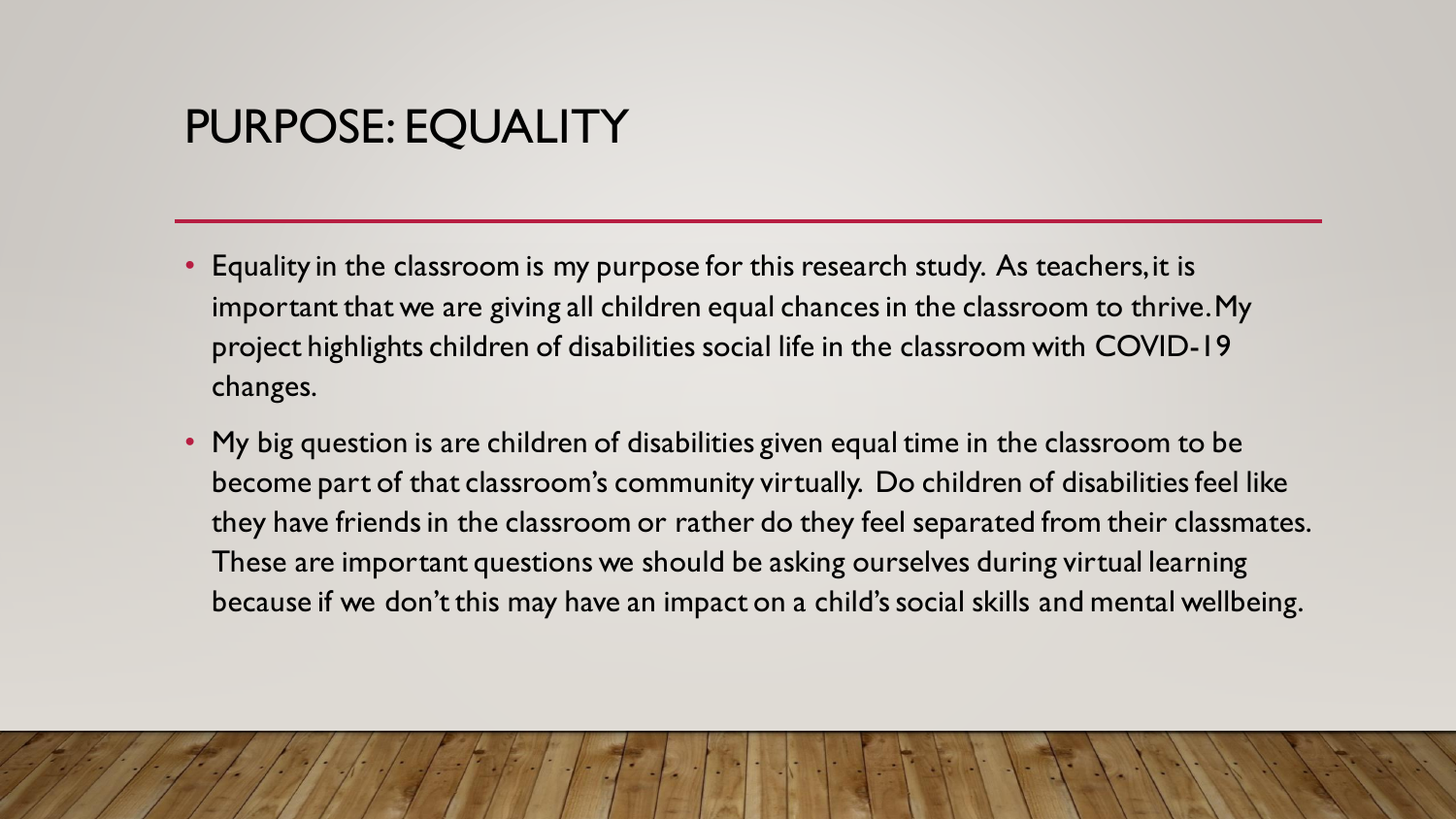## EXISTING RESEARCH

- Social interactions amongst classmates play huge roles in young children's lives. These social skills that children learn will be carried throughout one's life. Social interactions are also proven to help benefit children in many ways. One example is in a child's education. In education these interactions amongst peers of different cultures, races, and disabilities are so important.
- According to theorist Vygotsky social interactions play a major role in children's cognitive growth without these interactions children will struggle in the future. Children of disabilities should be integrated into the classroom during these virtual courses to ensure they are having these social interactions and not being left behind. There are many ways we can involve children into everyday activities we just need to get creative when it comes to virtual learning. Social interactions are proven have a positive relationship with one's mental health. Many children who struggle with mental illness or disabilities are often left behind during this shift to virtual classes. It has also been shown that many virtual platforms are not compatible for students of disabilities.
- Goldschmidt K. (2020). The COVID-19 Pandemic: Technology use to Support theWellbeing of Children.Journal of pediatric nursing,53, 88–90[.https://doi.org/10.1016/j.pedn.2020.04.013](https://doi.org/10.1016/j.pedn.2020.04.013)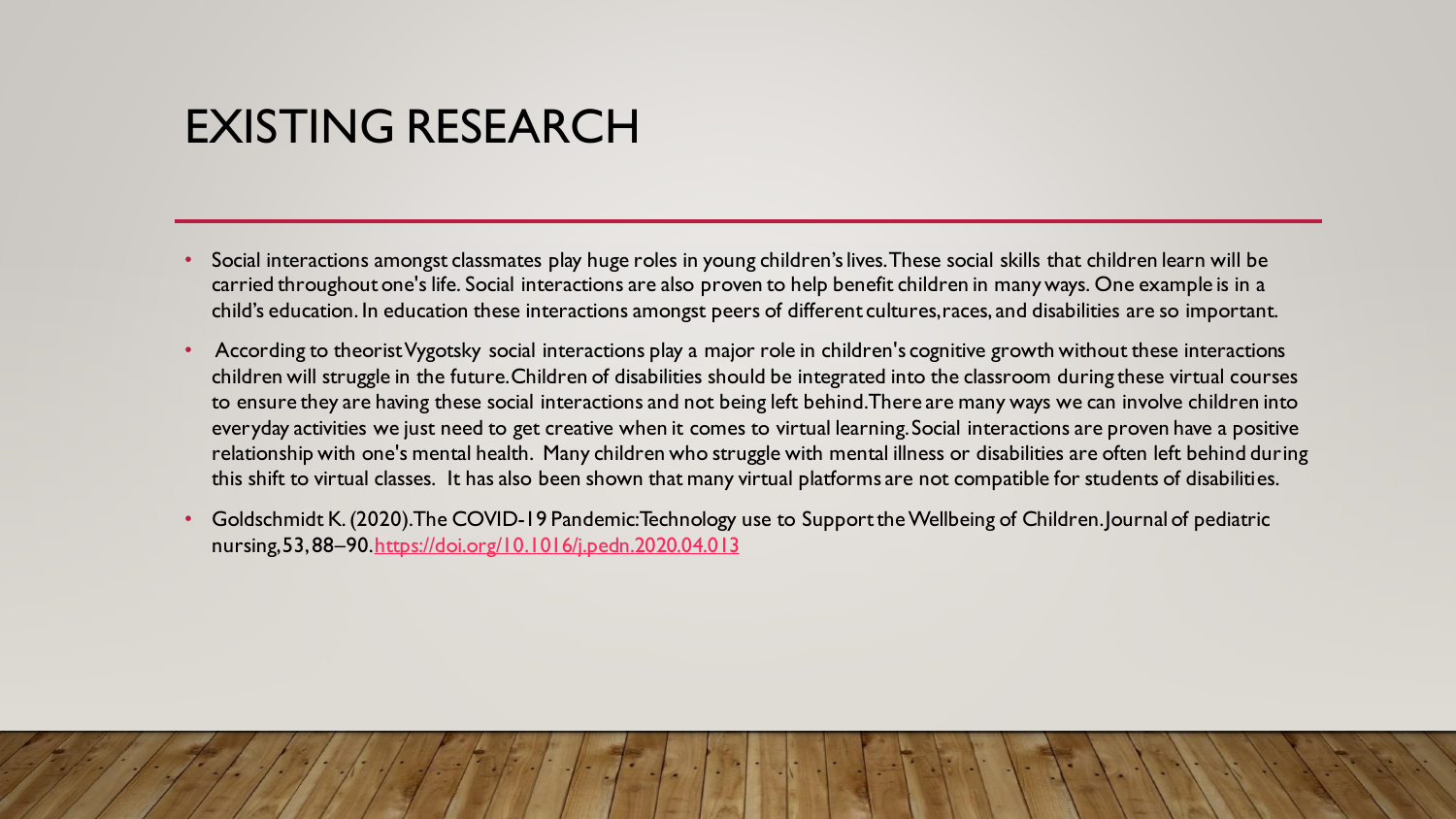## EXISTING RESEARCH CONTINUED...

- I have found that the tools and media's we present children with is important to promoting social interactions. As teachers, it important that we research these tools before implementing them to children. We should ensure that these platforms include all learners and not just certain students.
- I found various platforms that students can use to interact and learn from each other. I found it interesting to implement platforms that allow children to provide feedback to each out such as Flipgrid or Padlet.
- Guernsey, L., Ishmael, K., & Prescott, S. (2020, March 16). Online learning in the wake of COVID-19: Tips and resources for preK-12 with equity in mind. New America. Retrieved from <https://www.newamerica.org/education-policy/edcentral/online-learning-wake-covid-19/>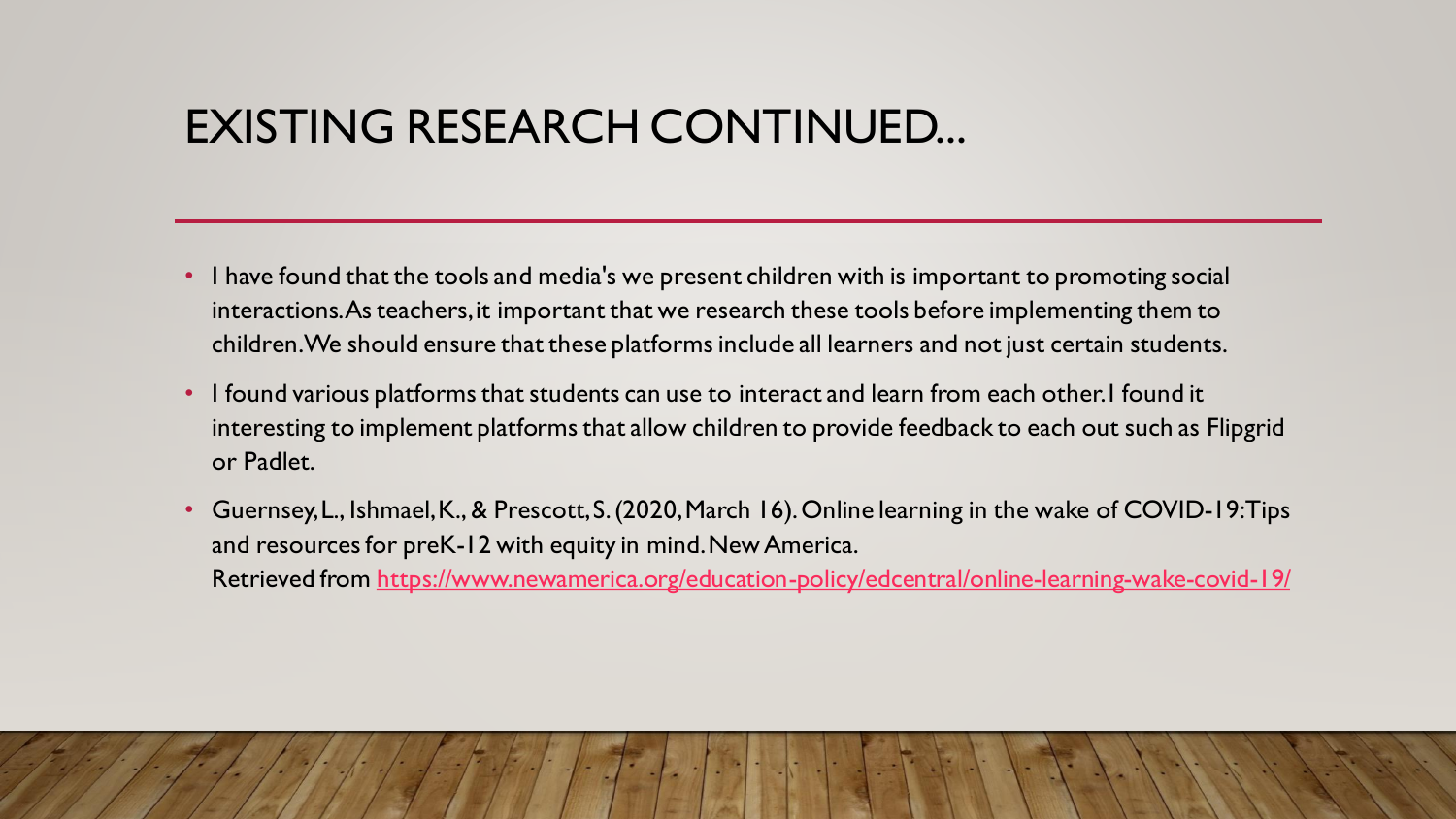#### **PROCESS**

• To answer my question if children of disabilities are getting enough social interactions, I will be looking existing research and articles. Using this information, I can see what teachers have used in their classrooms to promote social interactions amongst all students' I can also look and research various platforms and media's that promote social interactions between all learners especially children of disabilities.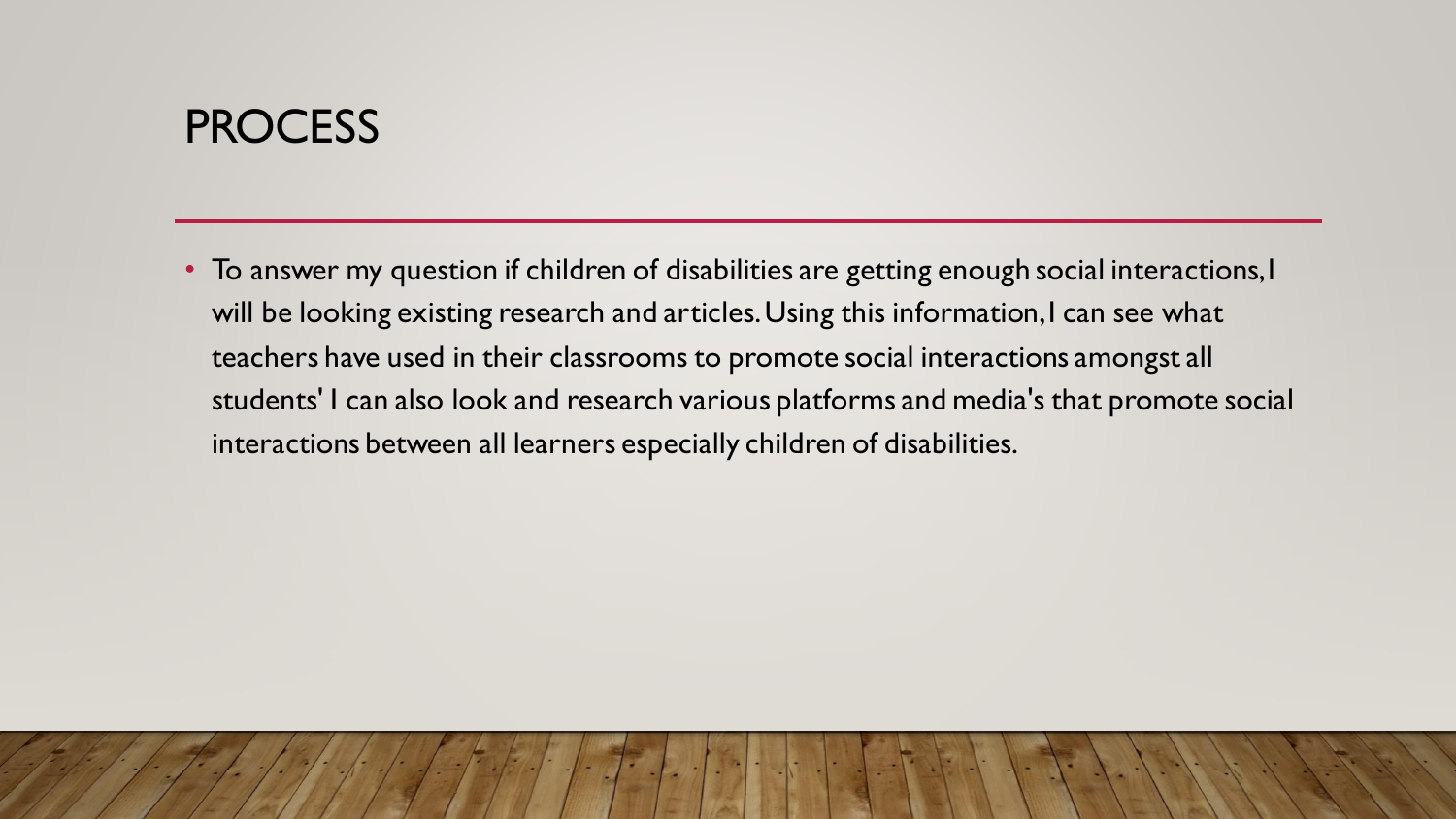#### FINDINGS

• From reading literature about the impact of Covid-19 and social interactions of children of disabilities and children without I have found that it has been difficult for most children and teachers during this time to integrate social interactions. Many teachers felt unexperienced about virtual learning which impacts students learning. I did find although there are many changes to children education the effort of helping children with disabilities has not changes. Teachers are still making efforts and accommodations to meet with IEP teams to best benefit the child.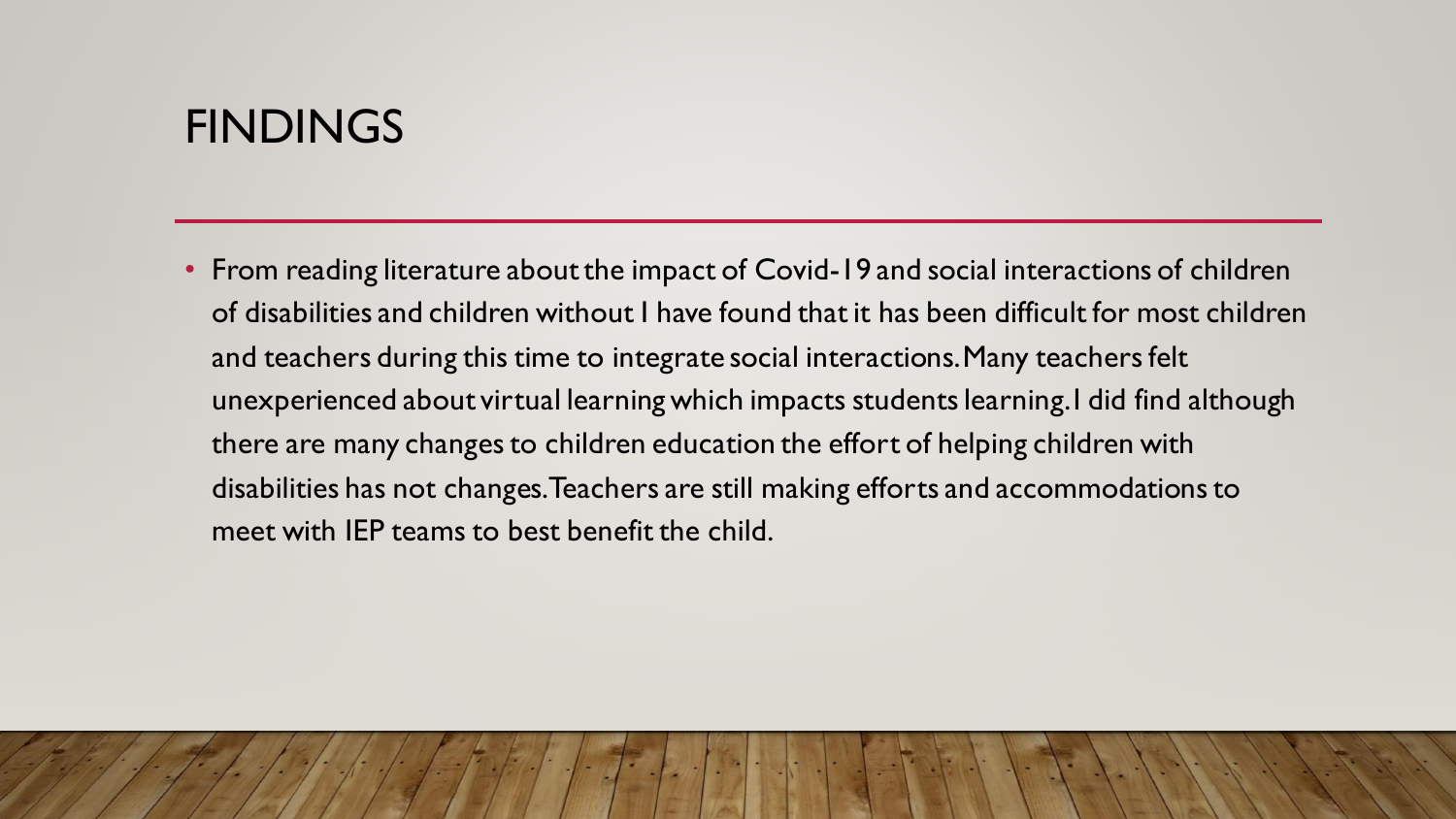# **OUTCOME**

• This is going to be a learning process for all teachers and students during these crazy times. During these unpredictable times, there has been many changes to everyone's social lives. Especially young children in education where play is essential. I've learning that when it comes to creating social interactions for children of disabilities as teachers, we must be ready to jump the many obstacles. This is a very hard and confusing time for many children and as teachers we should try to be as creative as possible with online learning. A way to do this is to find tools that promote social interactions between students.